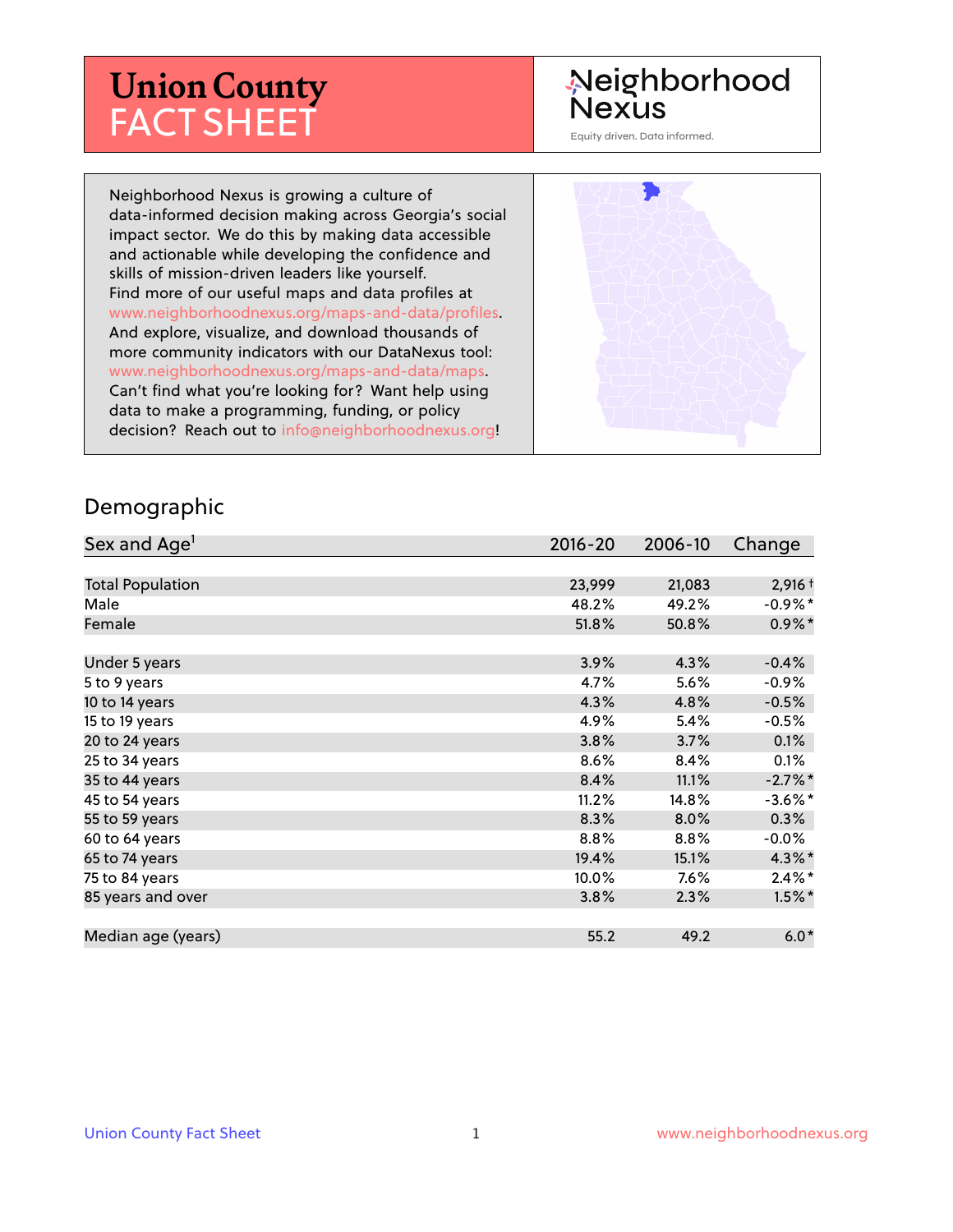# Demographic, continued...

| Race <sup>2</sup>                                            | 2016-20     | 2006-10 | Change     |
|--------------------------------------------------------------|-------------|---------|------------|
| <b>Total population</b>                                      | 23,999      | 21,083  | $2,916 +$  |
| One race                                                     | 97.6%       | 98.5%   | $-0.9%$    |
| White                                                        | 96.0%       | 96.7%   | $-0.7%$    |
| <b>Black or African American</b>                             | 0.8%        | 1.0%    | $-0.3%$    |
| American Indian and Alaska Native                            | 0.3%        | 0.0%    | 0.3%       |
| Asian                                                        | 0.3%        | 0.2%    | 0.1%       |
| Native Hawaiian and Other Pacific Islander                   | 0.0%        | 0.2%    | $-0.2%$    |
| Some other race                                              | 0.2%        | 0.4%    | $-0.2%$    |
| Two or more races                                            | 2.4%        | 1.5%    | 0.9%       |
| Race alone or in combination with other race(s) <sup>3</sup> | $2016 - 20$ | 2006-10 | Change     |
| Total population                                             | 23,999      | 21,083  | $2,916 +$  |
| White                                                        | 98.4%       | 98.2%   | 0.2%       |
| <b>Black or African American</b>                             | 1.0%        | 1.0%    | $-0.0%$    |
| American Indian and Alaska Native                            | 1.1%        | 1.0%    | 0.0%       |
| Asian                                                        | 1.0%        | 0.6%    | 0.4%       |
| Native Hawaiian and Other Pacific Islander                   | 0.2%        | 0.2%    | 0.0%       |
| Some other race                                              | 1.3%        | 0.5%    | $0.8\%$ *  |
| Hispanic or Latino and Race <sup>4</sup>                     | $2016 - 20$ | 2006-10 | Change     |
| <b>Total population</b>                                      | 23,999      | 21,083  | $2,916+$   |
| Hispanic or Latino (of any race)                             | 3.5%        | 1.7%    | $1.8\%$ *  |
| Not Hispanic or Latino                                       | 96.5%       | 98.3%   | $-1.8\%$ * |
| White alone                                                  | 93.7%       | 95.3%   | $-1.7%$ *  |
| Black or African American alone                              | 0.8%        | 0.8%    | 0.0%       |
| American Indian and Alaska Native alone                      | 0.3%        | 0.0%    | 0.3%       |
| Asian alone                                                  | 0.3%        | 0.2%    | 0.1%       |
| Native Hawaiian and Other Pacific Islander alone             | 0.0%        | 0.2%    | $-0.2%$    |
| Some other race alone                                        | 0.0%        | 0.3%    | $-0.3%$    |
| Two or more races                                            | 1.4%        | 1.5%    | $-0.1%$    |
| U.S. Citizenship Status <sup>5</sup>                         | $2016 - 20$ | 2006-10 | Change     |
| Foreign-born population                                      | 596         | 458     | 138        |
| Naturalized U.S. citizen                                     | 49.7%       | 51.3%   | $-1.6%$    |
| Not a U.S. citizen                                           | 50.3%       | 48.7%   | 1.6%       |
|                                                              |             |         |            |
| Citizen, Voting Age Population <sup>6</sup>                  | $2016 - 20$ | 2006-10 | Change     |
| Citizen, 18 and over population                              | 19,906      | 17,063  | 2,843*     |
| Male                                                         | 47.7%       | 48.4%   | $-0.6%$    |
| Female                                                       | 52.3%       | 51.6%   | 0.6%       |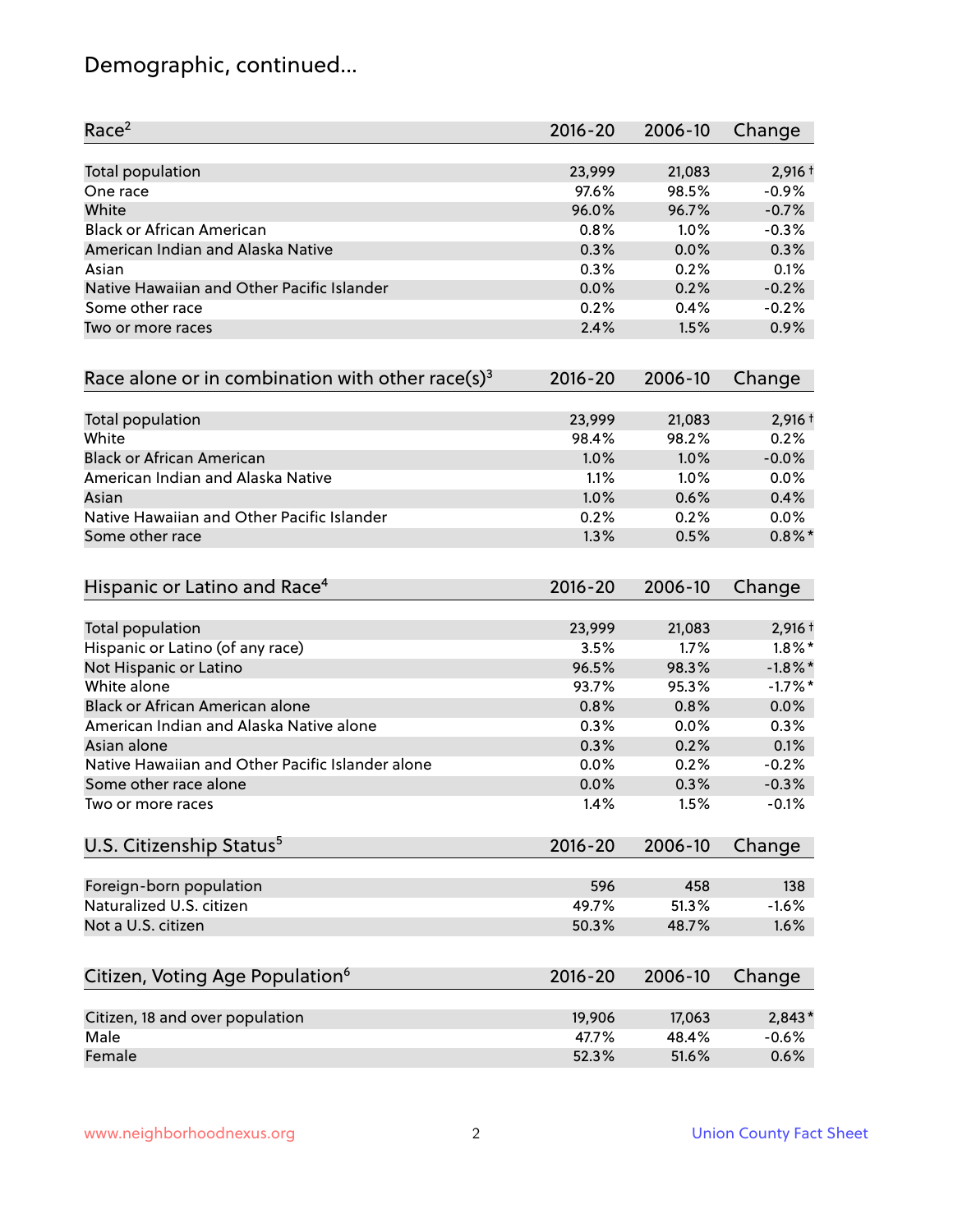#### Economic

| Income <sup>7</sup>                                 | 2016-20 | 2006-10 | Change     |
|-----------------------------------------------------|---------|---------|------------|
|                                                     |         |         |            |
| All households                                      | 10,231  | 9,471   | 760*       |
| Less than \$10,000                                  | 7.0%    | 11.0%   | $-4.0\%$ * |
| \$10,000 to \$14,999                                | 5.3%    | 6.4%    | $-1.1%$    |
| \$15,000 to \$24,999                                | 14.5%   | 12.8%   | 1.7%       |
| \$25,000 to \$34,999                                | 8.3%    | 12.8%   | $-4.5%$ *  |
| \$35,000 to \$49,999                                | 15.2%   | 15.9%   | $-0.7%$    |
| \$50,000 to \$74,999                                | 18.8%   | 19.8%   | $-1.1%$    |
| \$75,000 to \$99,999                                | 13.7%   | 7.8%    | 5.9%*      |
| \$100,000 to \$149,999                              | 9.2%    | 8.6%    | 0.6%       |
| \$150,000 to \$199,999                              | 2.8%    | 2.0%    | 0.7%       |
| \$200,000 or more                                   | 5.4%    | 2.9%    | $2.5\%$ *  |
| Median household income (dollars)                   | 49,703  | 41,298  | 8,405*     |
| Mean household income (dollars)                     | 70,585  | 54,885  | 15,699*    |
| With earnings                                       | 56.4%   | 64.5%   | $-8.1\%$ * |
| Mean earnings (dollars)                             | 69,483  | 56,464  | 13,019*    |
| <b>With Social Security</b>                         | 55.0%   | 45.4%   | $9.6\%$ *  |
| Mean Social Security income (dollars)               | 21,957  | 16,619  | 5,337*     |
| With retirement income                              | 34.6%   | 27.0%   | $7.7\%$ *  |
| Mean retirement income (dollars)                    | 28,782  | 20,063  | 8,719*     |
| With Supplemental Security Income                   | 4.9%    | $3.4\%$ | 1.5%       |
| Mean Supplemental Security Income (dollars)         | 10,412  | 7,203   | 3,209*     |
| With cash public assistance income                  | 0.6%    | 0.4%    | 0.2%       |
| Mean cash public assistance income (dollars)        | 3,721   | 927     | 2,794      |
| With Food Stamp/SNAP benefits in the past 12 months | 9.8%    | 9.2%    | 0.5%       |
|                                                     |         |         |            |
| Families                                            | 6,946   | 6,805   | 141        |
| Less than \$10,000                                  | 5.1%    | 4.1%    | 1.1%       |
| \$10,000 to \$14,999                                | 1.9%    | 4.1%    | $-2.2%$    |
| \$15,000 to \$24,999                                | 9.6%    | 10.9%   | $-1.3%$    |
| \$25,000 to \$34,999                                | 7.5%    | 12.7%   | $-5.2%$ *  |
| \$35,000 to \$49,999                                | 12.4%   | 17.5%   | $-5.1\%$ * |
| \$50,000 to \$74,999                                | 21.6%   | 24.0%   | $-2.4%$    |
| \$75,000 to \$99,999                                | 17.8%   | 10.2%   | $7.6\%$ *  |
| \$100,000 to \$149,999                              | 13.0%   | 10.5%   | 2.5%       |
| \$150,000 to \$199,999                              | 3.4%    | 2.7%    | 0.7%       |
| \$200,000 or more                                   | 7.6%    | 3.3%    | 4.4%*      |
| Median family income (dollars)                      | 64,226  | 50,772  | 13,454*    |
| Mean family income (dollars)                        | 86,330  | 63,085  | 23,245*    |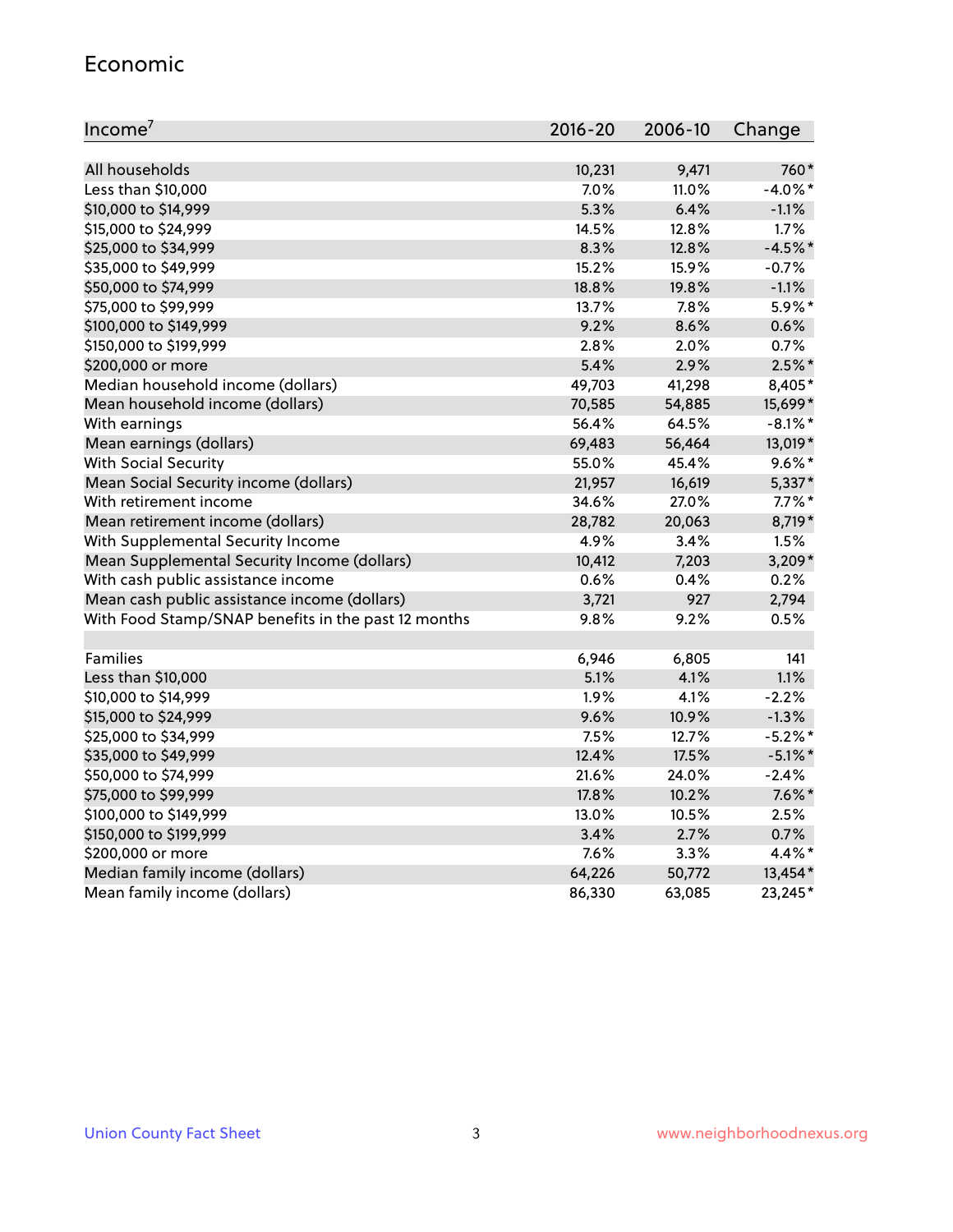### Economic, continued...

| Income, continued <sup>8</sup>                           | $2016 - 20$ | 2006-10 | Change    |
|----------------------------------------------------------|-------------|---------|-----------|
|                                                          |             |         |           |
| Nonfamily households                                     | 3,285       | 2,666   | $619*$    |
| Median nonfamily income (dollars)                        | 22,277      | 20,648  | 1,629     |
| Mean nonfamily income (dollars)                          | 33,086      | 33,505  | $-419$    |
|                                                          |             |         |           |
| Median earnings for workers (dollars)                    | 29,103      | 22,509  | $6,594*$  |
| Median earnings for male full-time, year-round workers   | 40,515      | 42,330  | $-1,815$  |
| (dollars)                                                |             |         |           |
| Median earnings for female full-time, year-round workers | 40,360      | 29,176  | $11,184*$ |
| (dollars)                                                |             |         |           |
|                                                          |             |         |           |
| Per capita income (dollars)                              | 30,885      | 24,182  | $6,703*$  |
|                                                          |             |         |           |
| Families and People Below Poverty Level <sup>9</sup>     | 2016-20     | 2006-10 | Change    |
|                                                          |             |         |           |
| <b>All families</b>                                      | 12.1%       | 9.5%    | 2.6%      |
| With related children under 18 years                     | 30.6%       | 15.0%   | 15.6%*    |
| With related children under 5 years only                 | 59.2%       | 13.2%   | 46.0%*    |
| Married couple families                                  | 5.0%        | 8.8%    | $-3.8%$   |
| With related children under 18 years                     | 10.0%       | 12.5%   | $-2.4%$   |
| With related children under 5 years only                 | 19.0%       | 11.6%   | 7.4%      |
| Families with female householder, no husband present     | 43.3%       | 16.4%   | 26.9%*    |
| With related children under 18 years                     | 63.8%       | 31.4%   | 32.4%*    |
| With related children under 5 years only                 | 98.5%       | 18.5%   | 80.0%*    |
|                                                          |             |         |           |
| All people                                               | 15.8%       | 13.9%   | 1.9%      |
| Under 18 years                                           | 32.6%       | 14.5%   | 18.1%*    |
| Related children under 18 years                          | 32.7%       | 14.0%   | 18.6%*    |
| Related children under 5 years                           | 51.2%       | 17.3%   | 33.9%*    |
| Related children 5 to 17 years                           | 26.5%       | 13.0%   | 13.5%*    |
| 18 years and over                                        | 12.6%       | 13.7%   | $-1.2%$   |
| 18 to 64 years                                           | 15.0%       | 15.6%   | $-0.7%$   |
| 65 years and over                                        | 8.8%        | 9.5%    | $-0.7%$   |
| People in families                                       | 12.7%       | 10.6%   | 2.2%      |
| Unrelated individuals 15 years and over                  | 28.3%       | 33.3%   | $-5.0%$   |
|                                                          |             |         |           |
| Non-Hispanic white people                                | 14.4%       | 12.3%   | 2.2%      |
| Black or African-American people                         | 33.3%       | 8.1%    | 25.2%*    |
| Asian people                                             | 20.7%       | 32.0%   | $-11.3%$  |
| Hispanic or Latino people                                | 32.7%       | 74.0%   | $-41.4%$  |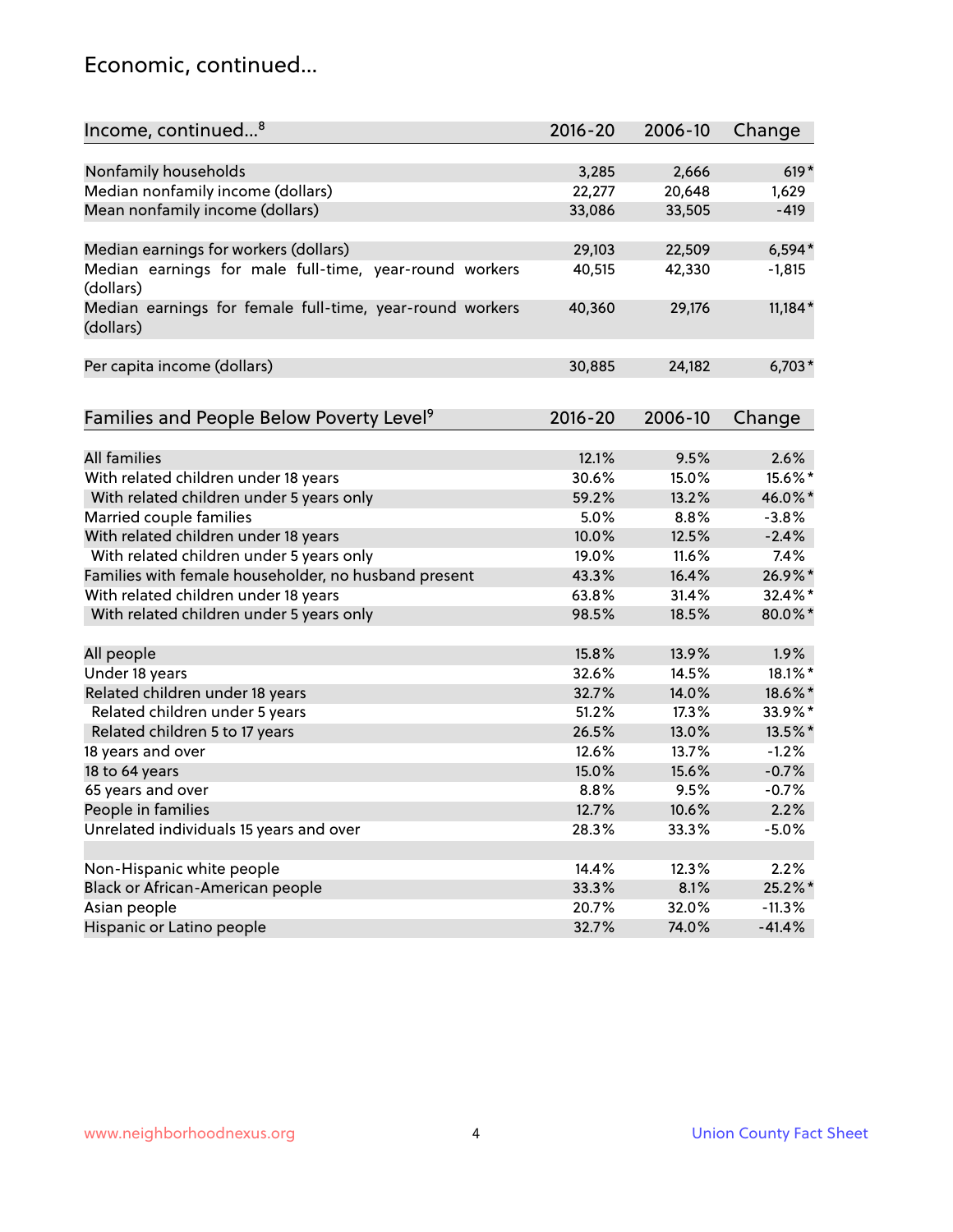# Employment

| Employment Status <sup>10</sup>                                                               | 2010        | 2020    | Change     |
|-----------------------------------------------------------------------------------------------|-------------|---------|------------|
| In Labor Force                                                                                | 10,464      | 9,502   | 9,502      |
| <b>Unemployment Rate</b>                                                                      | 4.4%        | 11.0%   | $-6.6%$    |
| Industry <sup>11</sup>                                                                        | $2016 - 20$ | 2006-10 | Change     |
| Civilian employed population 16 years and over                                                | 8,612       | 8,495   | 117        |
| Agriculture, forestry, fishing and hunting, and mining                                        | 2.7%        | 3.2%    | $-0.4%$    |
| Construction                                                                                  | 14.6%       | 6.8%    | $7.7\%$ *  |
| Manufacturing                                                                                 | 8.2%        | 8.0%    | 0.3%       |
| Wholesale trade                                                                               | 0.7%        | 1.4%    | $-0.7%$    |
| Retail trade                                                                                  | 13.1%       | 8.9%    | $4.2\%$ *  |
| Transportation and warehousing, and utilities                                                 | 5.9%        | 7.7%    | $-1.8%$    |
| Information                                                                                   | 0.7%        | 1.0%    | $-0.2%$    |
| Finance and insurance, and real estate and rental and leasing                                 | 4.2%        | 8.1%    | $-4.0\%$ * |
| Professional, scientific, and management, and administrative<br>and waste management services | 9.0%        | 7.7%    | 1.3%       |
| Educational services, and health care and social assistance                                   | 23.0%       | 28.3%   | $-5.2%$    |
| Arts, entertainment, and recreation, and accommodation and<br>food services                   | 7.7%        | 6.8%    | 0.9%       |
| Other services, except public administration                                                  | 6.9%        | 7.6%    | $-0.7%$    |
| <b>Public administration</b>                                                                  | 3.2%        | 4.5%    | $-1.3%$    |
| Occupation <sup>12</sup>                                                                      | $2016 - 20$ | 2006-10 | Change     |
|                                                                                               |             |         |            |
| Civilian employed population 16 years and over                                                | 8,612       | 8,495   | 117        |
| Management, business, science, and arts occupations                                           | 35.6%       | 34.9%   | 0.7%       |
| Service occupations                                                                           | 16.5%       | 19.6%   | $-3.2%$    |
| Sales and office occupations                                                                  | 19.3%       | 25.3%   | $-6.1\%$ * |
| Natural<br>construction,<br>and<br>maintenance<br>resources,<br>occupations                   | 15.7%       | 9.2%    | $6.5%$ *   |
| Production, transportation, and material moving occupations                                   | 13.0%       | 10.9%   | 2.1%       |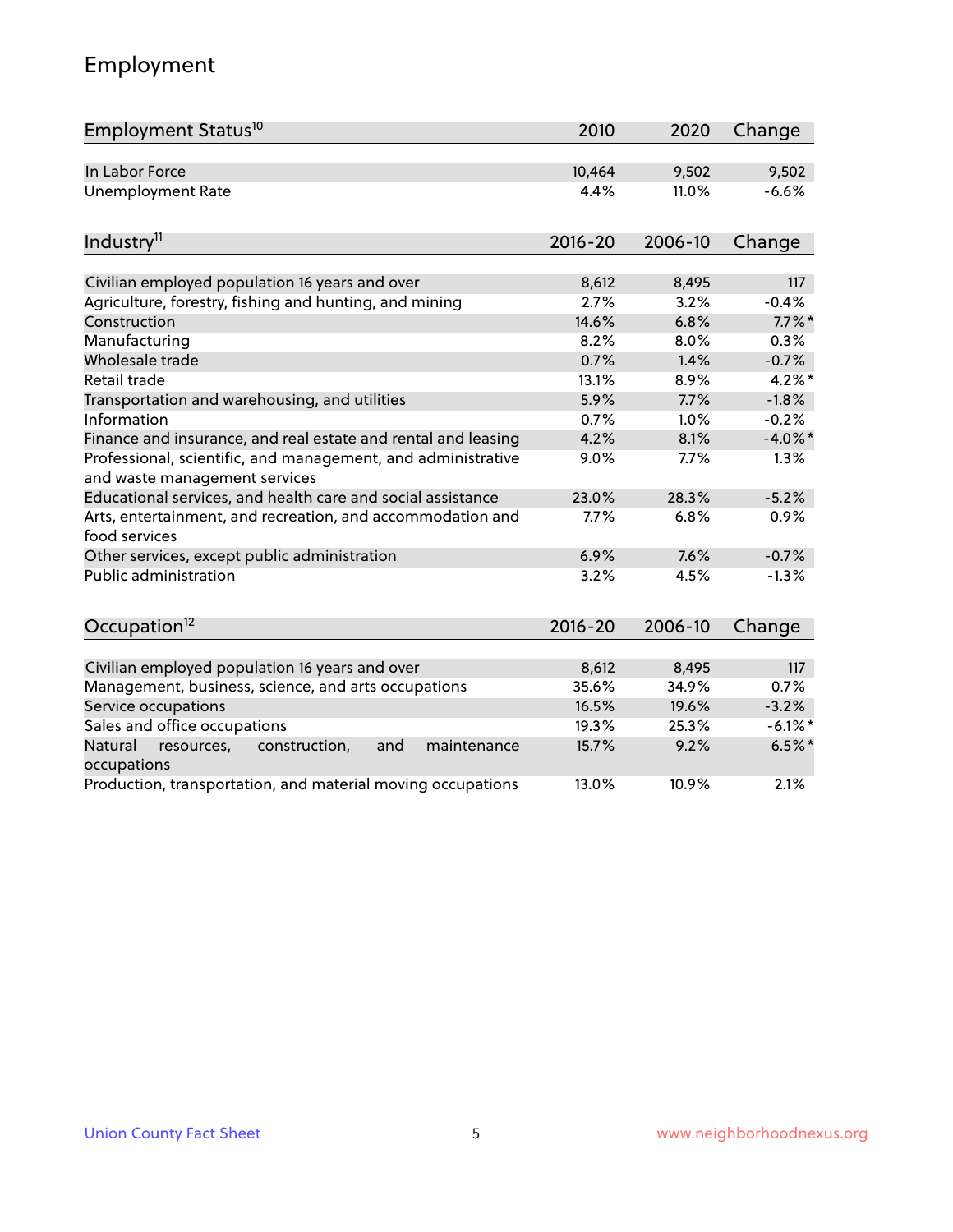# Employment, continued...

| Class of Worker <sup>13</sup>                          | $2016 - 20$ | 2006-10 | Change     |
|--------------------------------------------------------|-------------|---------|------------|
| Civilian employed population 16 years and over         | 8,612       | 8,495   | 117        |
| Private wage and salary workers                        | 76.4%       | 70.1%   | $6.3\%$ *  |
| Government workers                                     | 10.0%       | 16.9%   | $-6.9\%$ * |
| Self-employed in own not incorporated business workers | 13.6%       | 12.6%   | 1.0%       |
| Unpaid family workers                                  | 0.0%        | 0.3%    | $-0.3%$    |
| Job Flows <sup>14</sup>                                | 2019        | 2010    | Change     |
|                                                        |             |         |            |
| Total Jobs in county                                   | 6,729       | 5,786   | 943        |
| Held by residents of county                            | 48.3%       | 49.8%   | $-1.5%$    |
| Held by non-residents of county                        | 51.7%       | 50.2%   | 1.5%       |
| Jobs by Industry Sector <sup>15</sup>                  | 2019        | 2010    | Change     |
| Total Jobs in county                                   | 6,729       | 5,786   | 943        |
| Goods Producing sectors                                | 12.7%       | 9.4%    | 3.3%       |
| Trade, Transportation, and Utilities sectors           | 21.3%       | 23.0%   | $-1.8%$    |
| All Other Services sectors                             | 66.1%       | 67.6%   | $-1.6%$    |
|                                                        |             |         |            |
| Total Jobs in county held by county residents          | 3,253       | 2,882   | 371        |
| <b>Goods Producing sectors</b>                         | 15.4%       | 11.0%   | 4.4%       |
| Trade, Transportation, and Utilities sectors           | 14.1%       | 16.1%   | $-2.0%$    |
| All Other Services sectors                             | 70.5%       | 72.9%   | $-2.3%$    |
| Jobs by Earnings <sup>16</sup>                         | 2019        | 2010    | Change     |
|                                                        |             |         |            |
| Total Jobs in county                                   | 6,729       | 5,786   | 943        |
| Jobs with earnings \$1250/month or less                | 25.4%       | 29.4%   | $-4.1%$    |
| Jobs with earnings \$1251/month to \$3333/month        | 43.7%       | 47.9%   | $-4.2%$    |
| Jobs with earnings greater than \$3333/month           | 30.9%       | 22.6%   | 8.3%       |
| Total Jobs in county held by county residents          | 3,253       | 2,882   | 371        |
| Jobs with earnings \$1250/month or less                | 28.2%       | 32.4%   | $-4.2%$    |
| Jobs with earnings \$1251/month to \$3333/month        | 42.7%       | 47.8%   | $-5.0\%$   |
| Jobs with earnings greater than \$3333/month           | 29.1%       | 19.8%   | 9.2%       |
| Jobs by Age of Worker <sup>17</sup>                    | 2019        | 2010    | Change     |
|                                                        |             |         |            |
| Total Jobs in county                                   | 6,729       | 5,786   | 943        |
| Jobs with workers age 29 or younger                    | 20.9%       | 17.5%   | 3.5%       |
| Jobs with workers age 30 to 54                         | 49.2%       | 57.9%   | $-8.6%$    |
| Jobs with workers age 55 or older                      | 29.8%       | 24.7%   | 5.2%       |
|                                                        |             |         |            |
| Total Jobs in county held by county residents          | 3,253       | 2,882   | 371        |
| Jobs with workers age 29 or younger                    | 20.4%       | 16.1%   | 4.3%       |
| Jobs with workers age 30 to 54                         | 50.3%       | 58.7%   | $-8.4%$    |
| Jobs with workers age 55 or older                      | 29.4%       | 25.2%   | 4.2%       |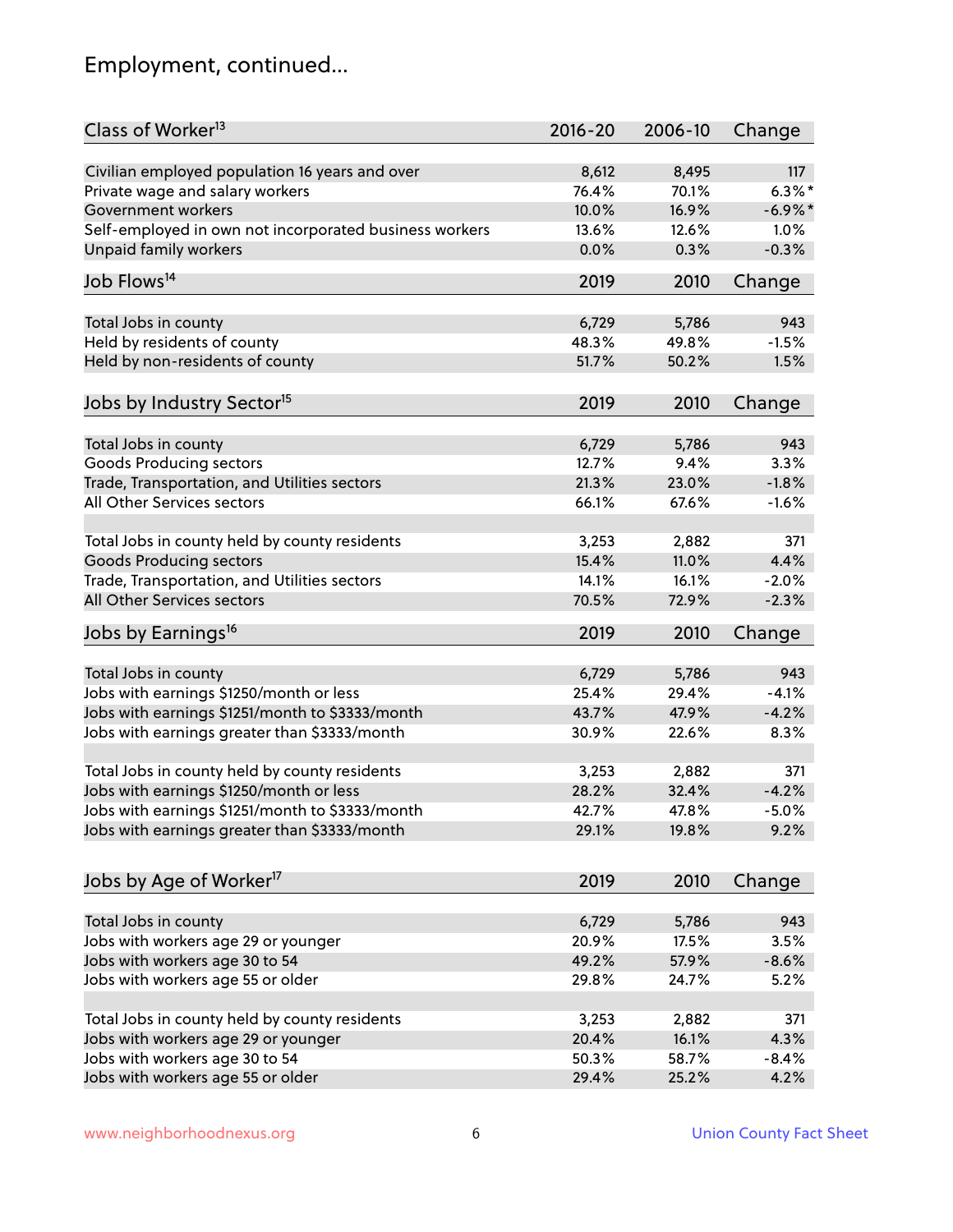#### Education

| Early Learning <sup>18</sup>                        |                |         | 2022       |
|-----------------------------------------------------|----------------|---------|------------|
| Licensed Capacity of Early Learning Centers         |                |         | 403        |
| Licenced capacity per 1,000 children ages 0-4       |                |         | 437.1      |
|                                                     |                |         |            |
| School Enrollment <sup>19</sup>                     | 2022           | 2010    | Change     |
| <b>Enrolled in Public School</b>                    | 3,007          | 2,593   | 414        |
| White                                               | 91.1%          | 93.5%   | $-2.4%$    |
| <b>Black or African-American</b>                    | 0.3%           | 0.0%    | 0.3%       |
| Asian                                               | 0.5%           | 0.0%    | 0.5%       |
| <b>Native American</b>                              | 0.1%           | 0.0%    | 0.1%       |
| Pacific Islander                                    | 0.0%           | 0.0%    | 0.0%       |
| <b>Biracial or Multi-Racial</b>                     | 2.8%           | 0.0%    | 2.8%       |
| Hispanic or Latino                                  | 5.1%           | 4.2%    | 0.9%       |
| Georgia Milestones: 3rd Grade Reading <sup>20</sup> |                |         | 2019       |
|                                                     |                |         |            |
| Number of Students Tested                           |                |         | 183        |
| Proficient or Distinguished                         |                |         | 59.6%      |
| Georgia Milestones: 8th Grade Math <sup>21</sup>    |                |         | 2019       |
| <b>Number of Students Tested</b>                    |                |         | 210        |
| Proficient or Distinguished                         |                |         | 53.8%      |
|                                                     |                |         |            |
| Graduation Rates <sup>22</sup>                      | 2021           | 2012    | Change     |
|                                                     |                |         |            |
| Cohort                                              | 186            | 150     | 36         |
| <b>High School Graduation Rate</b>                  | 94.1%          | 85.3%   | 8.8%       |
| Educational Attainment <sup>23</sup>                | $2016 - 20$    | 2006-10 | Change     |
|                                                     |                |         |            |
| Population 25 years and over                        | 18,798         | 16,053  | $2,745*$   |
| Less than 9th grade                                 | 3.3%<br>7.7%   | 6.4%    | $-3.1\%$ * |
| 9th to 12th grade, no diploma                       |                | 10.7%   | $-3.1\%$ * |
| High school graduate (includes equivalency)         | 36.1%<br>21.9% | 28.9%   | $7.2\%$ *  |
| Some college, no degree                             |                | 24.8%   | $-2.9%$    |
| Associate's degree                                  | 8.4%           | 7.6%    | 0.9%       |
| Bachelor's degree                                   | 13.0%          | 13.4%   | $-0.4%$    |
| Graduate or professional degree                     | 9.7%           | 8.2%    | 1.5%       |
| Percent high school graduate or higher              | 89.1%          | 82.9%   | 6.2%       |
| Percent bachelor's degree or higher                 | 22.7%          | 21.6%   | 1.1%       |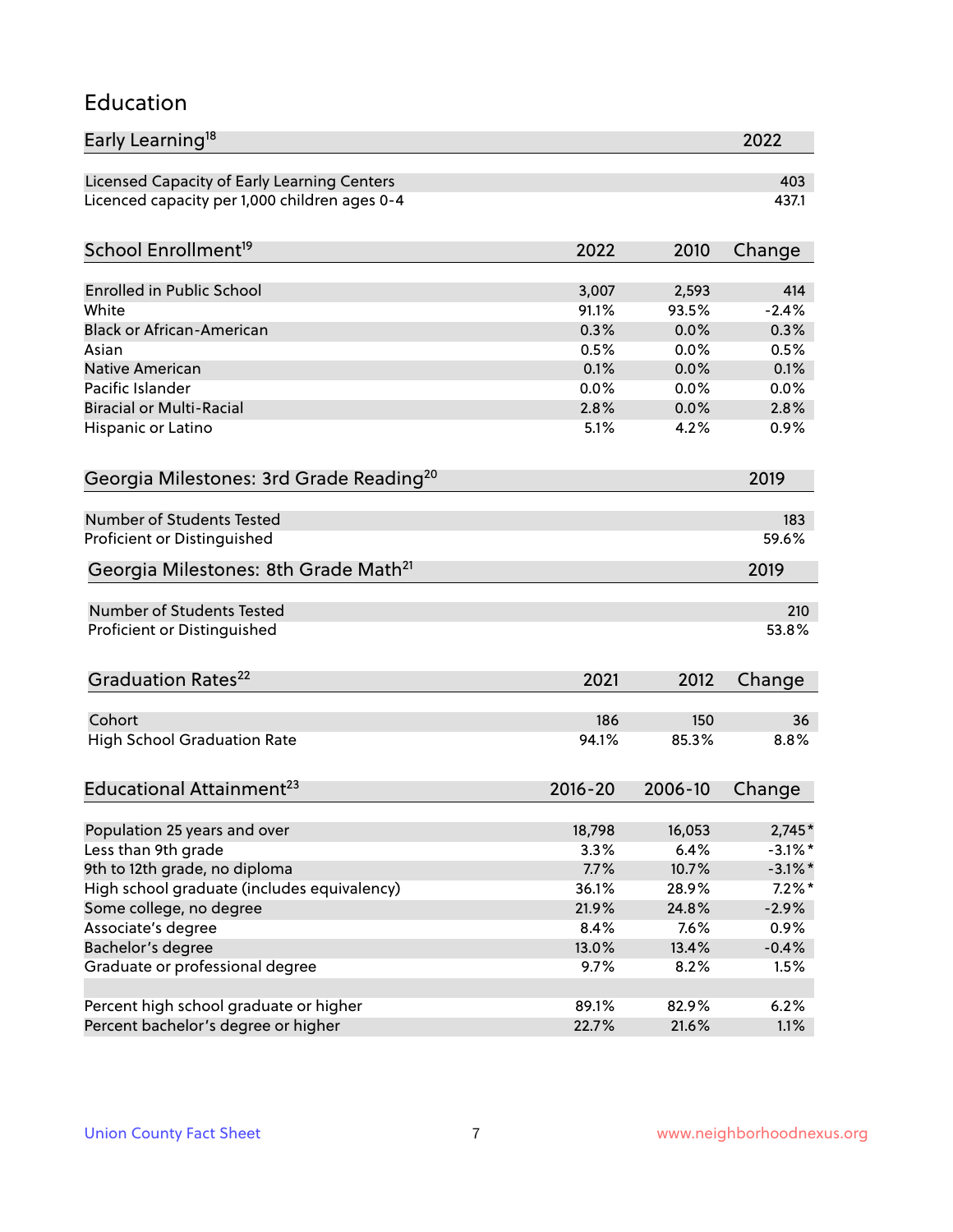### Housing

| <b>Total households</b><br>760*<br>10,231<br>9,471<br>Family households (families)<br>67.9%<br>71.9%<br>$-4.0%$<br>With own children under 18 years<br>19.3%<br>20.1%<br>$-0.7%$<br>Married-couple family<br>56.3%<br>62.7%<br>$-6.4\%$ *<br>With own children of the householder under 18 years<br>12.6%<br>17.4%<br>$-4.7%$<br>Male householder, no wife present, family<br>2.4%<br>3.3%<br>$0.8\%$<br>With own children of the householder under 18 years<br>1.7%<br>$1.3\%$ *<br>0.5%<br>Female householder, no husband present, family<br>8.3%<br>6.7%<br>1.6%<br>With own children of the householder under 18 years<br>5.0%<br>$2.7\%$ *<br>2.3%<br>Nonfamily households<br>32.1%<br>28.1%<br>4.0%<br>Householder living alone<br>28.5%<br>25.3%<br>3.2%<br>65 years and over<br>18.9%<br>$5.1\%$ *<br>13.8%<br>21.4%<br>22.9%<br>$-1.5%$<br>Households with one or more people under 18 years<br>Households with one or more people 65 years and over<br>52.1%<br>40.2%<br>11.9%*<br>Average household size<br>0.10<br>2.29<br>2.18<br>Average family size<br>2.70<br>2.59<br>0.12<br>Housing Occupancy <sup>25</sup><br>$2016 - 20$<br>Change<br>2006-10<br>Total housing units<br>14,841<br>13,714<br>$1,127*$<br>Occupied housing units<br>68.9%<br>69.1%<br>$-0.1%$<br>Vacant housing units<br>31.1%<br>30.9%<br>0.1% | Households by Type <sup>24</sup> | 2016-20 | 2006-10 | Change |
|-----------------------------------------------------------------------------------------------------------------------------------------------------------------------------------------------------------------------------------------------------------------------------------------------------------------------------------------------------------------------------------------------------------------------------------------------------------------------------------------------------------------------------------------------------------------------------------------------------------------------------------------------------------------------------------------------------------------------------------------------------------------------------------------------------------------------------------------------------------------------------------------------------------------------------------------------------------------------------------------------------------------------------------------------------------------------------------------------------------------------------------------------------------------------------------------------------------------------------------------------------------------------------------------------------------------------------------|----------------------------------|---------|---------|--------|
|                                                                                                                                                                                                                                                                                                                                                                                                                                                                                                                                                                                                                                                                                                                                                                                                                                                                                                                                                                                                                                                                                                                                                                                                                                                                                                                                   |                                  |         |         |        |
|                                                                                                                                                                                                                                                                                                                                                                                                                                                                                                                                                                                                                                                                                                                                                                                                                                                                                                                                                                                                                                                                                                                                                                                                                                                                                                                                   |                                  |         |         |        |
|                                                                                                                                                                                                                                                                                                                                                                                                                                                                                                                                                                                                                                                                                                                                                                                                                                                                                                                                                                                                                                                                                                                                                                                                                                                                                                                                   |                                  |         |         |        |
|                                                                                                                                                                                                                                                                                                                                                                                                                                                                                                                                                                                                                                                                                                                                                                                                                                                                                                                                                                                                                                                                                                                                                                                                                                                                                                                                   |                                  |         |         |        |
|                                                                                                                                                                                                                                                                                                                                                                                                                                                                                                                                                                                                                                                                                                                                                                                                                                                                                                                                                                                                                                                                                                                                                                                                                                                                                                                                   |                                  |         |         |        |
|                                                                                                                                                                                                                                                                                                                                                                                                                                                                                                                                                                                                                                                                                                                                                                                                                                                                                                                                                                                                                                                                                                                                                                                                                                                                                                                                   |                                  |         |         |        |
|                                                                                                                                                                                                                                                                                                                                                                                                                                                                                                                                                                                                                                                                                                                                                                                                                                                                                                                                                                                                                                                                                                                                                                                                                                                                                                                                   |                                  |         |         |        |
|                                                                                                                                                                                                                                                                                                                                                                                                                                                                                                                                                                                                                                                                                                                                                                                                                                                                                                                                                                                                                                                                                                                                                                                                                                                                                                                                   |                                  |         |         |        |
|                                                                                                                                                                                                                                                                                                                                                                                                                                                                                                                                                                                                                                                                                                                                                                                                                                                                                                                                                                                                                                                                                                                                                                                                                                                                                                                                   |                                  |         |         |        |
|                                                                                                                                                                                                                                                                                                                                                                                                                                                                                                                                                                                                                                                                                                                                                                                                                                                                                                                                                                                                                                                                                                                                                                                                                                                                                                                                   |                                  |         |         |        |
|                                                                                                                                                                                                                                                                                                                                                                                                                                                                                                                                                                                                                                                                                                                                                                                                                                                                                                                                                                                                                                                                                                                                                                                                                                                                                                                                   |                                  |         |         |        |
|                                                                                                                                                                                                                                                                                                                                                                                                                                                                                                                                                                                                                                                                                                                                                                                                                                                                                                                                                                                                                                                                                                                                                                                                                                                                                                                                   |                                  |         |         |        |
|                                                                                                                                                                                                                                                                                                                                                                                                                                                                                                                                                                                                                                                                                                                                                                                                                                                                                                                                                                                                                                                                                                                                                                                                                                                                                                                                   |                                  |         |         |        |
|                                                                                                                                                                                                                                                                                                                                                                                                                                                                                                                                                                                                                                                                                                                                                                                                                                                                                                                                                                                                                                                                                                                                                                                                                                                                                                                                   |                                  |         |         |        |
|                                                                                                                                                                                                                                                                                                                                                                                                                                                                                                                                                                                                                                                                                                                                                                                                                                                                                                                                                                                                                                                                                                                                                                                                                                                                                                                                   |                                  |         |         |        |
|                                                                                                                                                                                                                                                                                                                                                                                                                                                                                                                                                                                                                                                                                                                                                                                                                                                                                                                                                                                                                                                                                                                                                                                                                                                                                                                                   |                                  |         |         |        |
|                                                                                                                                                                                                                                                                                                                                                                                                                                                                                                                                                                                                                                                                                                                                                                                                                                                                                                                                                                                                                                                                                                                                                                                                                                                                                                                                   |                                  |         |         |        |
|                                                                                                                                                                                                                                                                                                                                                                                                                                                                                                                                                                                                                                                                                                                                                                                                                                                                                                                                                                                                                                                                                                                                                                                                                                                                                                                                   |                                  |         |         |        |
|                                                                                                                                                                                                                                                                                                                                                                                                                                                                                                                                                                                                                                                                                                                                                                                                                                                                                                                                                                                                                                                                                                                                                                                                                                                                                                                                   |                                  |         |         |        |
|                                                                                                                                                                                                                                                                                                                                                                                                                                                                                                                                                                                                                                                                                                                                                                                                                                                                                                                                                                                                                                                                                                                                                                                                                                                                                                                                   |                                  |         |         |        |
|                                                                                                                                                                                                                                                                                                                                                                                                                                                                                                                                                                                                                                                                                                                                                                                                                                                                                                                                                                                                                                                                                                                                                                                                                                                                                                                                   |                                  |         |         |        |
|                                                                                                                                                                                                                                                                                                                                                                                                                                                                                                                                                                                                                                                                                                                                                                                                                                                                                                                                                                                                                                                                                                                                                                                                                                                                                                                                   |                                  |         |         |        |
|                                                                                                                                                                                                                                                                                                                                                                                                                                                                                                                                                                                                                                                                                                                                                                                                                                                                                                                                                                                                                                                                                                                                                                                                                                                                                                                                   |                                  |         |         |        |
|                                                                                                                                                                                                                                                                                                                                                                                                                                                                                                                                                                                                                                                                                                                                                                                                                                                                                                                                                                                                                                                                                                                                                                                                                                                                                                                                   |                                  |         |         |        |
|                                                                                                                                                                                                                                                                                                                                                                                                                                                                                                                                                                                                                                                                                                                                                                                                                                                                                                                                                                                                                                                                                                                                                                                                                                                                                                                                   |                                  |         |         |        |
|                                                                                                                                                                                                                                                                                                                                                                                                                                                                                                                                                                                                                                                                                                                                                                                                                                                                                                                                                                                                                                                                                                                                                                                                                                                                                                                                   |                                  |         |         |        |
| 2.4<br>4.9<br>$-2.5$<br>Homeowner vacancy rate                                                                                                                                                                                                                                                                                                                                                                                                                                                                                                                                                                                                                                                                                                                                                                                                                                                                                                                                                                                                                                                                                                                                                                                                                                                                                    |                                  |         |         |        |
| Rental vacancy rate<br>7.6<br>8.4<br>$-0.8$                                                                                                                                                                                                                                                                                                                                                                                                                                                                                                                                                                                                                                                                                                                                                                                                                                                                                                                                                                                                                                                                                                                                                                                                                                                                                       |                                  |         |         |        |
|                                                                                                                                                                                                                                                                                                                                                                                                                                                                                                                                                                                                                                                                                                                                                                                                                                                                                                                                                                                                                                                                                                                                                                                                                                                                                                                                   |                                  |         |         |        |
| Units in Structure <sup>26</sup><br>$2016 - 20$<br>2006-10<br>Change                                                                                                                                                                                                                                                                                                                                                                                                                                                                                                                                                                                                                                                                                                                                                                                                                                                                                                                                                                                                                                                                                                                                                                                                                                                              |                                  |         |         |        |
|                                                                                                                                                                                                                                                                                                                                                                                                                                                                                                                                                                                                                                                                                                                                                                                                                                                                                                                                                                                                                                                                                                                                                                                                                                                                                                                                   |                                  |         |         |        |
| 14,841<br>13,714<br>$1,127*$<br>Total housing units                                                                                                                                                                                                                                                                                                                                                                                                                                                                                                                                                                                                                                                                                                                                                                                                                                                                                                                                                                                                                                                                                                                                                                                                                                                                               |                                  |         |         |        |
| 1-unit, detached<br>80.4%<br>81.2%<br>$-0.8%$                                                                                                                                                                                                                                                                                                                                                                                                                                                                                                                                                                                                                                                                                                                                                                                                                                                                                                                                                                                                                                                                                                                                                                                                                                                                                     |                                  |         |         |        |
| 1-unit, attached<br>0.2%<br>1.5%<br>$-1.3\%$ *                                                                                                                                                                                                                                                                                                                                                                                                                                                                                                                                                                                                                                                                                                                                                                                                                                                                                                                                                                                                                                                                                                                                                                                                                                                                                    |                                  |         |         |        |
| 0.7%<br>0.8%<br>$-0.2%$<br>2 units                                                                                                                                                                                                                                                                                                                                                                                                                                                                                                                                                                                                                                                                                                                                                                                                                                                                                                                                                                                                                                                                                                                                                                                                                                                                                                |                                  |         |         |        |
| 0.3%<br>0.5%<br>$-0.2%$                                                                                                                                                                                                                                                                                                                                                                                                                                                                                                                                                                                                                                                                                                                                                                                                                                                                                                                                                                                                                                                                                                                                                                                                                                                                                                           | 3 or 4 units                     |         |         |        |
| 5 to 9 units<br>0.3%<br>1.2%<br>$-0.9%$                                                                                                                                                                                                                                                                                                                                                                                                                                                                                                                                                                                                                                                                                                                                                                                                                                                                                                                                                                                                                                                                                                                                                                                                                                                                                           |                                  |         |         |        |
| 10 to 19 units<br>0.2%<br>0.7%<br>$-0.5%$                                                                                                                                                                                                                                                                                                                                                                                                                                                                                                                                                                                                                                                                                                                                                                                                                                                                                                                                                                                                                                                                                                                                                                                                                                                                                         |                                  |         |         |        |
| 2.5%<br>1.1%<br>$1.3\%$ *<br>20 or more units                                                                                                                                                                                                                                                                                                                                                                                                                                                                                                                                                                                                                                                                                                                                                                                                                                                                                                                                                                                                                                                                                                                                                                                                                                                                                     |                                  |         |         |        |
| Mobile home<br>14.5%<br>12.7%<br>1.8%                                                                                                                                                                                                                                                                                                                                                                                                                                                                                                                                                                                                                                                                                                                                                                                                                                                                                                                                                                                                                                                                                                                                                                                                                                                                                             |                                  |         |         |        |
| Boat, RV, van, etc.<br>1.0%<br>0.2%<br>$0.8\%$ *                                                                                                                                                                                                                                                                                                                                                                                                                                                                                                                                                                                                                                                                                                                                                                                                                                                                                                                                                                                                                                                                                                                                                                                                                                                                                  |                                  |         |         |        |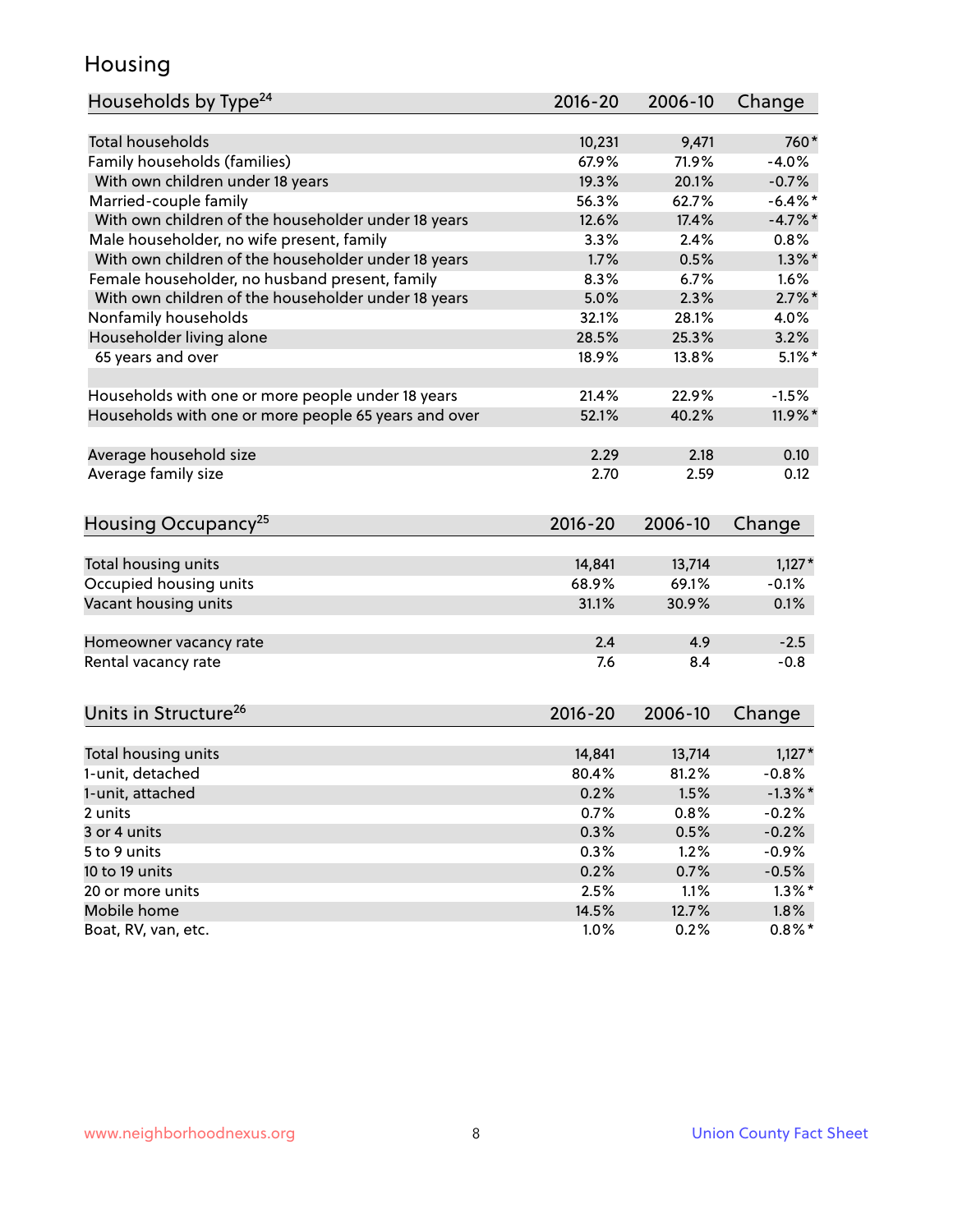# Housing, Continued...

| Year Structure Built <sup>27</sup>             | 2016-20     | 2006-10 | Change     |
|------------------------------------------------|-------------|---------|------------|
| Total housing units                            | 14,841      | 13,714  | $1,127*$   |
| Built 2014 or later                            | 3.9%        | (X)     | (X)        |
| Built 2010 to 2013                             | 2.1%        | (X)     | (X)        |
| Built 2000 to 2009                             | 29.4%       | 19.2%   | $10.2\%$ * |
| Built 1990 to 1999                             | 25.5%       | 31.8%   | $-6.3\%$ * |
| Built 1980 to 1989                             | 22.0%       | 19.7%   | 2.3%       |
| Built 1970 to 1979                             | 7.2%        | 13.5%   | $-6.3\%$ * |
| Built 1960 to 1969                             | 3.0%        | 5.7%    | $-2.7\%$ * |
| Built 1950 to 1959                             | 3.9%        | 3.7%    | 0.2%       |
| Built 1940 to 1949                             | 1.1%        | 3.1%    | $-2.1\%$ * |
| Built 1939 or earlier                          | 1.8%        | 3.3%    | $-1.5%$    |
| Housing Tenure <sup>28</sup>                   | 2016-20     | 2006-10 | Change     |
|                                                |             |         |            |
| Occupied housing units                         | 10,231      | 9,471   | 760*       |
| Owner-occupied                                 | 78.4%       | 78.0%   | 0.3%       |
| Renter-occupied                                | 21.6%       | 22.0%   | $-0.3%$    |
| Average household size of owner-occupied unit  | 2.29        | 2.25    | 0.03       |
| Average household size of renter-occupied unit | 2.29        | 1.94    | $0.35*$    |
| Residence 1 Year Ago <sup>29</sup>             | 2016-20     | 2006-10 | Change     |
| Population 1 year and over                     | 23,742      | 20,935  | 2,807*     |
| Same house                                     | 86.0%       | 86.8%   | $-0.8%$    |
| Different house in the U.S.                    | 13.9%       | 13.2%   | 0.7%       |
| Same county                                    | 4.0%        | 6.1%    | $-2.1%$    |
| Different county                               | 10.0%       | 7.2%    | 2.8%       |
| Same state                                     | 5.5%        | 2.5%    | $3.0\%$ *  |
| Different state                                | 4.4%        | 4.7%    | $-0.2%$    |
| Abroad                                         | 0.0%        | 0.0%    | 0.0%       |
|                                                |             |         |            |
| Value of Housing Unit <sup>30</sup>            | 2016-20     | 2006-10 | Change     |
| Owner-occupied units                           | 8,016       | 7,392   | 624*       |
| Less than \$50,000                             | 4.6%        | 6.8%    | $-2.1%$    |
| \$50,000 to \$99,999                           | 12.6%       | 13.2%   | $-0.6%$    |
| \$100,000 to \$149,999                         | 13.9%       | 13.8%   | 0.1%       |
| \$150,000 to \$199,999                         | 19.2%       | 17.1%   | 2.2%       |
| \$200,000 to \$299,999                         | 28.0%       | 25.7%   | 2.3%       |
| \$300,000 to \$499,999                         | 16.1%       | 17.5%   | $-1.4%$    |
| \$500,000 to \$999,999                         | 5.0%        | 4.5%    | 0.6%       |
| \$1,000,000 or more                            | 0.6%        | 1.5%    | $-0.9%$    |
| Median (dollars)                               | 199,000     | 197,000 | 2,000      |
| Mortgage Status <sup>31</sup>                  | $2016 - 20$ | 2006-10 | Change     |
| Owner-occupied units                           | 8,016       | 7,392   | 624*       |
| Housing units with a mortgage                  | 48.5%       | 52.7%   | $-4.2%$    |
| Housing units without a mortgage               | 51.5%       | 47.3%   | 4.2%       |
|                                                |             |         |            |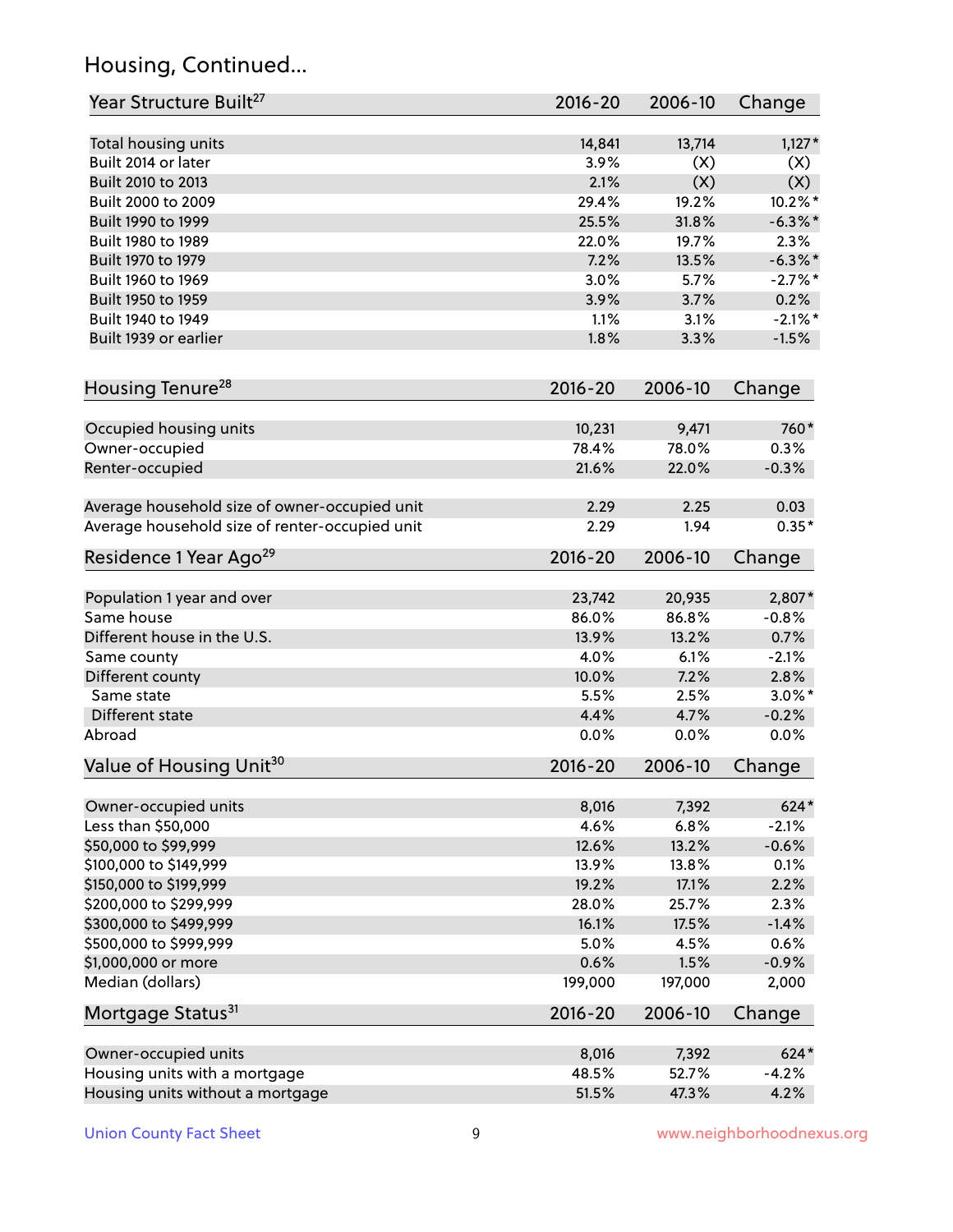# Housing, Continued...

| Selected Monthly Owner Costs <sup>32</sup>                                            | 2016-20     | 2006-10 | Change      |
|---------------------------------------------------------------------------------------|-------------|---------|-------------|
| Housing units with a mortgage                                                         | 3,884       | 3,892   | -8          |
| Less than \$300                                                                       | 0.0%        | 0.0%    | 0.0%        |
| \$300 to \$499                                                                        | 0.6%        | 2.6%    | $-2.1%$     |
| \$500 to \$999                                                                        | 24.9%       | 26.7%   | $-1.9%$     |
| \$1,000 to \$1,499                                                                    | 41.3%       | 33.0%   | $8.3\%$ *   |
| \$1,500 to \$1,999                                                                    | 20.4%       | 15.2%   | 5.3%        |
| \$2,000 to \$2,999                                                                    | 10.3%       | 13.7%   | $-3.4%$     |
| \$3,000 or more                                                                       | 2.5%        | 8.8%    | $-6.2%$     |
| Median (dollars)                                                                      | 1,240       | 1,308   | $-68$       |
| Housing units without a mortgage                                                      | 4,132       | 3,500   | 632*        |
| Less than \$150                                                                       | 3.0%        | 3.8%    | $-0.8%$     |
| \$150 to \$249                                                                        | 14.7%       | 28.3%   | $-13.6\%$ * |
| \$250 to \$349                                                                        | 25.4%       | 25.7%   | $-0.4%$     |
| \$350 to \$499                                                                        | 30.9%       | 27.1%   | 3.8%        |
| \$500 to \$699                                                                        | 20.2%       | 10.9%   | $9.2\%$ *   |
| \$700 or more                                                                         | 5.9%        | 4.1%    | 1.8%        |
| Median (dollars)                                                                      | 376         | 317     | 59*         |
| Selected Monthly Owner Costs as a Percentage of<br>Household Income <sup>33</sup>     | $2016 - 20$ | 2006-10 | Change      |
| Housing units with a mortgage (excluding units where<br>SMOCAPI cannot be computed)   | 3,855       | 3,795   | 60          |
| Less than 20.0 percent                                                                | 38.8%       | 31.2%   | $7.6\%$ *   |
| 20.0 to 24.9 percent                                                                  | 14.4%       | 15.5%   | $-1.1%$     |
| 25.0 to 29.9 percent                                                                  | 9.6%        | 11.7%   | $-2.1%$     |
| 30.0 to 34.9 percent                                                                  | 9.2%        | 8.0%    | 1.1%        |
| 35.0 percent or more                                                                  | 28.0%       | 33.5%   | $-5.6%$     |
| Not computed                                                                          | 29          | 97      | $-68$       |
| Housing unit without a mortgage (excluding units where<br>SMOCAPI cannot be computed) | 4,075       | 3,395   | 680*        |
| Less than 10.0 percent                                                                | 54.7%       | 41.2%   | 13.5%*      |
| 10.0 to 14.9 percent                                                                  | 14.7%       | 19.1%   | $-4.4%$     |
| 15.0 to 19.9 percent                                                                  | 11.4%       | 13.8%   | $-2.5%$     |
| 20.0 to 24.9 percent                                                                  | 9.3%        | 6.8%    | 2.4%        |
| 25.0 to 29.9 percent                                                                  | 3.7%        | 3.5%    | 0.2%        |
| 30.0 to 34.9 percent                                                                  | 1.0%        | 2.2%    | $-1.2%$     |
| 35.0 percent or more                                                                  | 5.3%        | 13.4%   | $-8.1\%$ *  |
| Not computed                                                                          | 57          | 105     | $-48$       |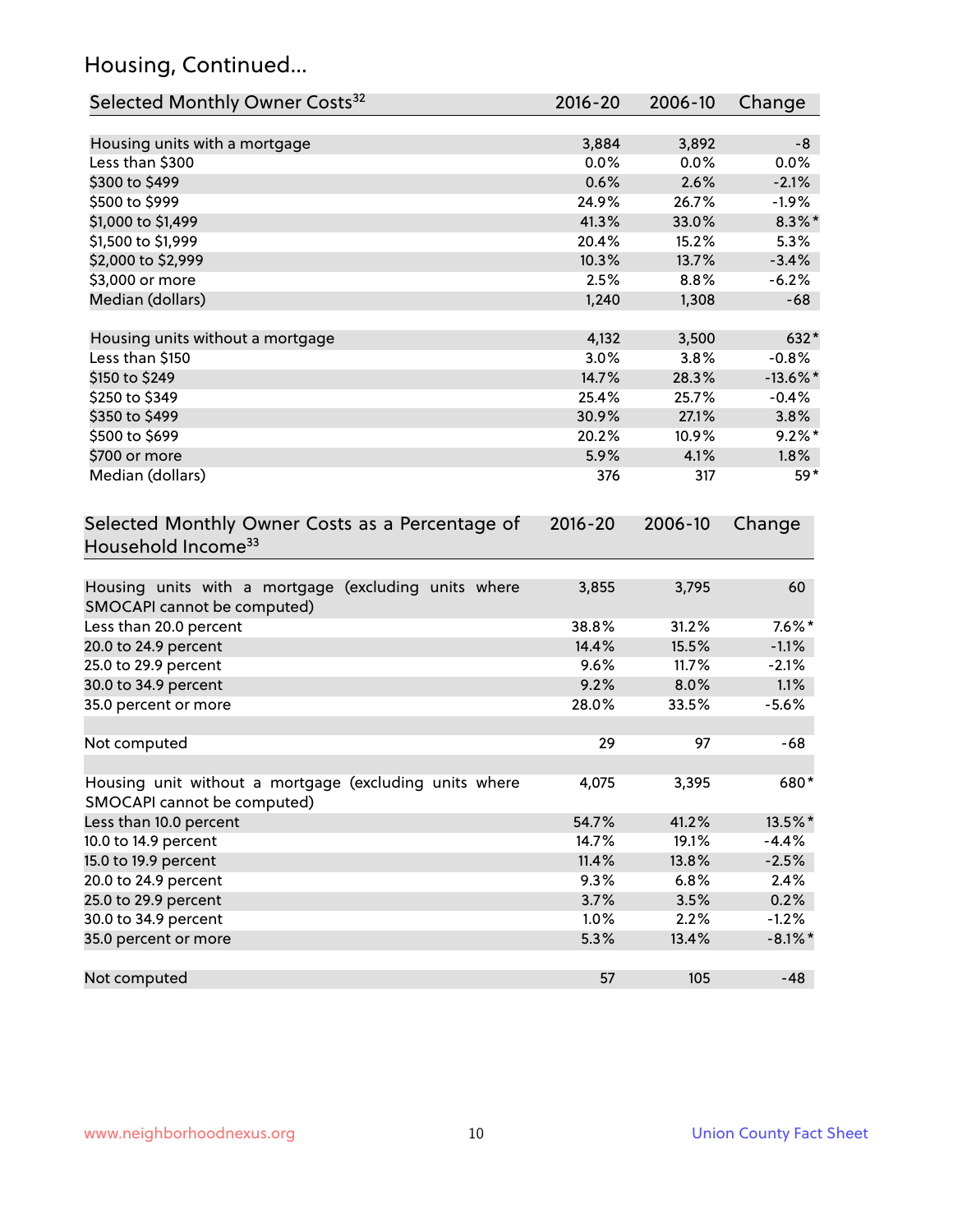# Housing, Continued...

| Gross Rent <sup>34</sup>                                               | 2016-20     | 2006-10 | Change      |
|------------------------------------------------------------------------|-------------|---------|-------------|
|                                                                        |             |         |             |
| Occupied units paying rent                                             | 1,730       | 1,673   | 57          |
| Less than \$200                                                        | 0.4%        | 3.7%    | $-3.3%$     |
| \$200 to \$499                                                         | 21.5%       | 22.8%   | $-1.3%$     |
| \$500 to \$749                                                         | 35.6%       | 38.9%   | $-3.2%$     |
| \$750 to \$999                                                         | 14.7%       | 33.6%   | $-18.9\%$ * |
| \$1,000 to \$1,499                                                     | 20.6%       | 1.1%    | 19.6%*      |
| \$1,500 to \$1,999                                                     | 4.1%        | 0.0%    | 4.1%        |
| \$2,000 or more                                                        | $3.0\%$     | $0.0\%$ | $3.0\%$     |
| Median (dollars)                                                       | 705         | 623     | 82          |
|                                                                        |             |         |             |
| No rent paid                                                           | 485         | 406     | 79          |
|                                                                        |             |         |             |
| Gross Rent as a Percentage of Household Income <sup>35</sup>           | $2016 - 20$ | 2006-10 | Change      |
|                                                                        |             |         |             |
| Occupied units paying rent (excluding units where GRAPI<br>المصدر مصمص | 1,710       | 1,604   | 106         |

| cannot be computed)    |         |         |            |
|------------------------|---------|---------|------------|
| Less than 15.0 percent | 14.9%   | 18.6%   | $-3.7\%$   |
| 15.0 to 19.9 percent   | $9.0\%$ | 17.8%   | $-8.8%$    |
| 20.0 to 24.9 percent   | 20.1%   | $5.7\%$ | $14.4\%$ * |
| 25.0 to 29.9 percent   | 10.8%   | 11.0%   | $-0.3%$    |
| 30.0 to 34.9 percent   | 8.5%    | 17.3%   | $-8.7%$    |
| 35.0 percent or more   | 36.7%   | 29.6%   | 7.1%       |
|                        |         |         |            |
| Not computed           | 505     | 475     | 30         |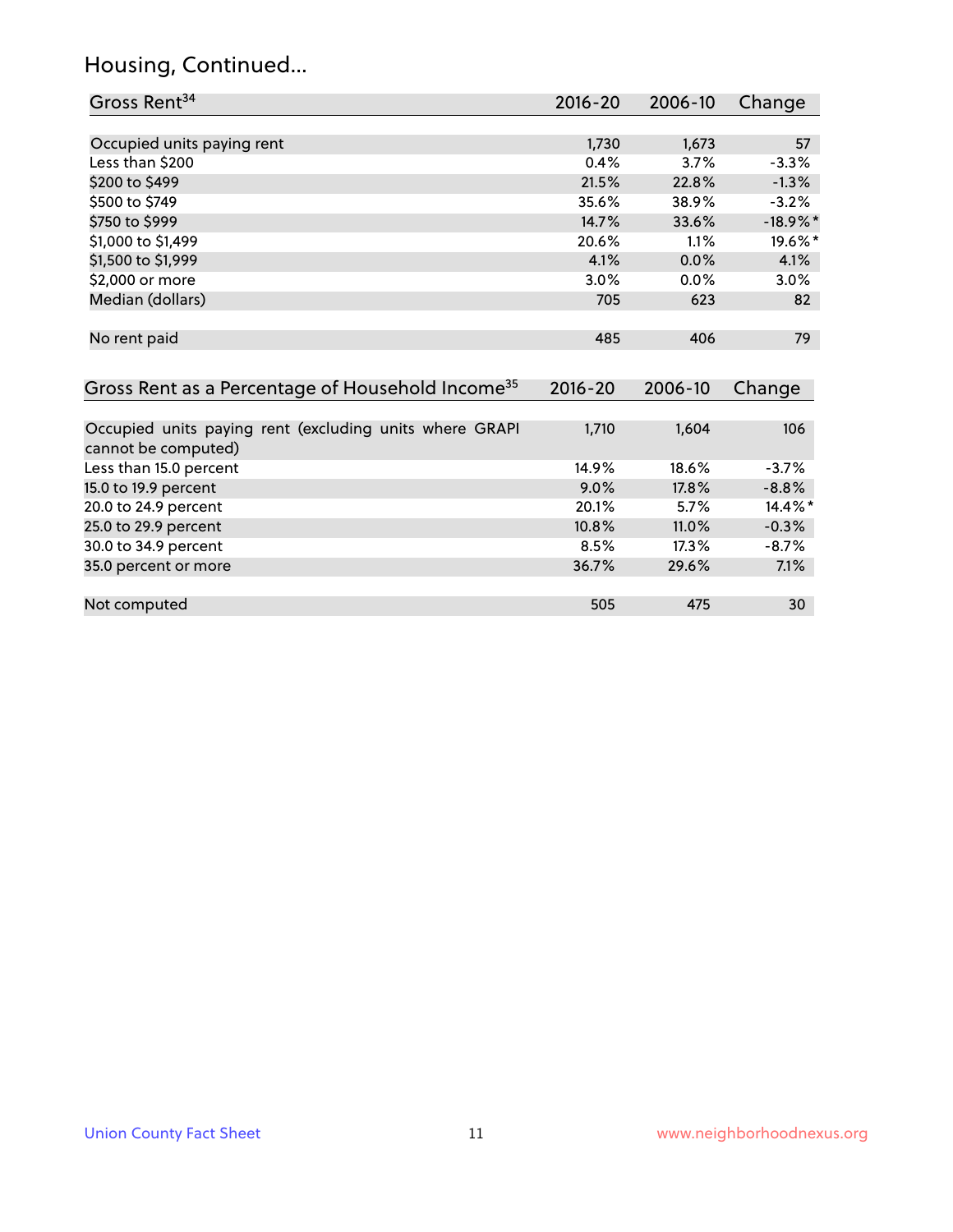# Community Involvement

| Voter Registration and Turnout <sup>36</sup> | 2020   |
|----------------------------------------------|--------|
|                                              |        |
| Active registered voters                     | 19,093 |
| Number voted in Presidential election        | 15.499 |
| Percent voted in Presidential election       | 81.2%  |

### Transportation

| Commuting to Work <sup>37</sup>           | 2016-20     | 2006-10 | Change               |
|-------------------------------------------|-------------|---------|----------------------|
|                                           |             |         |                      |
| Workers 16 years and over                 | 8,316       | 8,173   | 143                  |
| Car, truck, or van - drove alone          | 78.7%       | 84.5%   | $-5.8\%$ *           |
| Car, truck, or van - carpooled            | 11.1%       | 11.0%   | 0.2%                 |
| Public transportation (excluding taxicab) | 0.9%        | $0.0\%$ | $0.9\%$              |
| Walked                                    | 0.8%        | 1.1%    | $-0.3%$              |
| Other means                               | 0.3%        | $1.7\%$ | $-1.4\%$             |
| Worked at home                            | 8.2%        | 1.7%    | $6.5\%$ <sup>*</sup> |
|                                           |             |         |                      |
| Mean travel time to work (minutes)        | 23.0        | 24.1    | $-1.1$               |
|                                           |             |         |                      |
| Vehicles Available <sup>38</sup>          | $2016 - 20$ | 2006-10 | Change               |
|                                           |             |         |                      |
| Occupied housing units                    | 10,231      | 9,471   | 760*                 |
| No vehicles available                     | 5.6%        | 4.6%    | $0.9\%$              |
| 1 vehicle available                       | 32.0%       | 30.8%   | 1.2%                 |
| 2 vehicles available                      | 37.7%       | 40.9%   | $-3.2%$              |
| 3 or more vehicles available              | 24.7%       | 23.7%   | $1.1\%$              |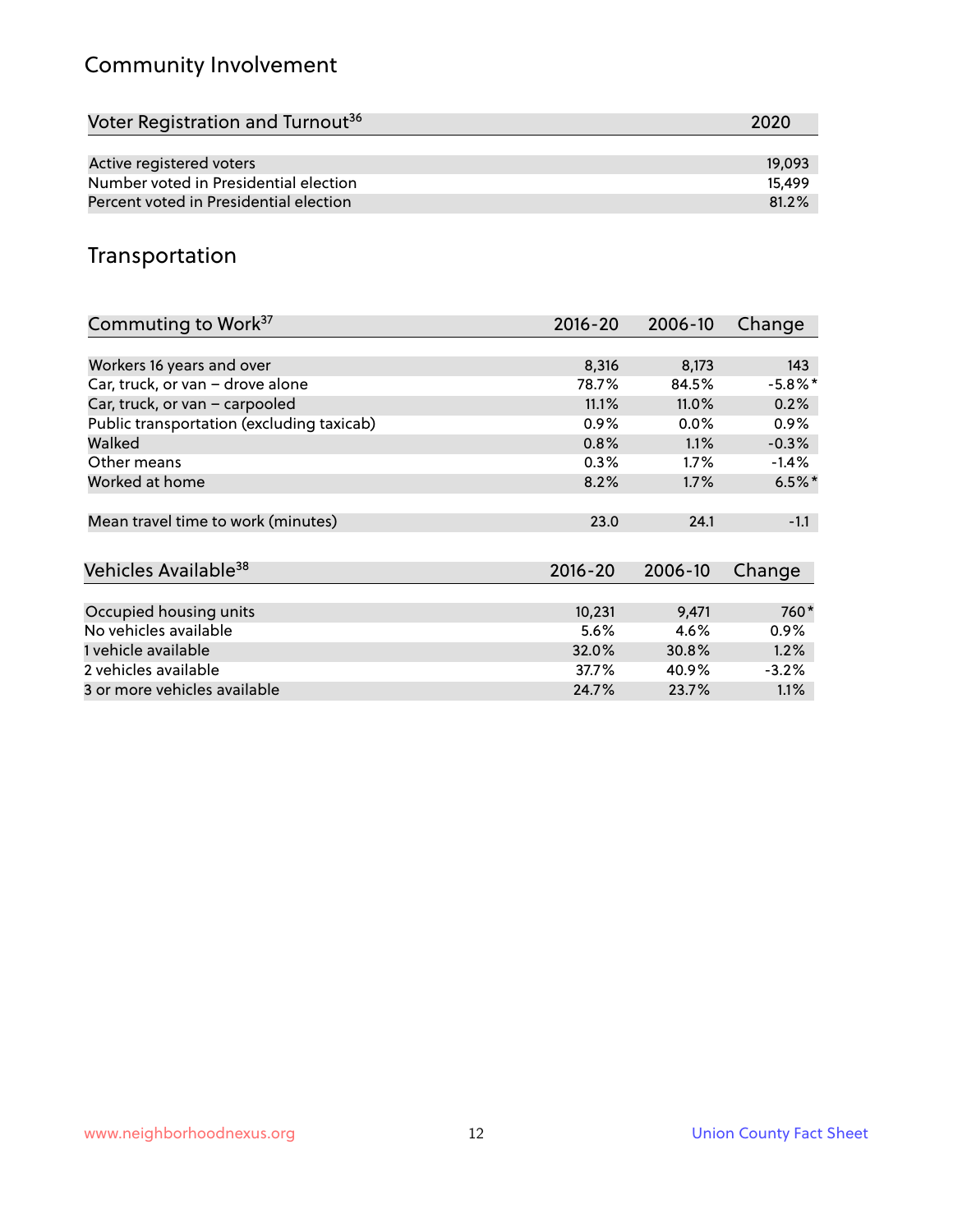#### Health

| Health Insurance coverage <sup>39</sup> | 2016-20 |
|-----------------------------------------|---------|
|-----------------------------------------|---------|

| Civilian Noninstitutionalized Population                | 23,409 |
|---------------------------------------------------------|--------|
| With health insurance coverage                          | 86.8%  |
| With private health insurance coverage                  | 58.3%  |
| With public health coverage                             | 49.4%  |
| No health insurance coverage                            | 13.2%  |
| Civilian Noninstitutionalized Population Under 19 years | 4,158  |
| No health insurance coverage                            | 13.7%  |
| Civilian Noninstitutionalized Population 19 to 64 years | 11,550 |
| In labor force:                                         | 7,941  |
| Employed:                                               | 7,575  |
| With health insurance coverage                          | 80.2%  |
| With private health insurance coverage                  | 33.6%  |
| With public coverage                                    | 6.5%   |
| No health insurance coverage                            | 19.8%  |
| Unemployed:                                             | 366    |
| With health insurance coverage                          | 60.7%  |
| With private health insurance coverage                  | 33.6%  |
| With public coverage                                    | 27.0%  |
| No health insurance coverage                            | 39.3%  |
| Not in labor force:                                     | 3,609  |
| With health insurance coverage                          | 76.4%  |
| With private health insurance coverage                  | 47.4%  |
| With public coverage                                    | 34.4%  |
| No health insurance coverage                            | 23.6%  |

# **Health Factors Most Recent** And The Control of the Control of The Control of The Control of The Control of The Control of The Control of The Control of The Control of The Control of The Control of The Control of The Contr

| Premature Death (YPLL before age 75 per 100,000 population, age-adjusted) <sup>40</sup> | 8,067.4 |
|-----------------------------------------------------------------------------------------|---------|
| Average number of Physically Unhealthy Days <sup>41</sup>                               | 4.5     |
| Average number of Mentally Unhealthy Days <sup>42</sup>                                 | 5.4     |
| Low Birthweight Births <sup>43</sup>                                                    | 8.2%    |
| Diabetes Prevalence <sup>44</sup>                                                       | 9.7%    |
| HIV Prevalence (per 100,000 population) <sup>45</sup>                                   | 150.6   |
| Rate, Deduplicated ER Visits for Asthma, Ages 0-17 <sup>46</sup>                        | 352.9   |